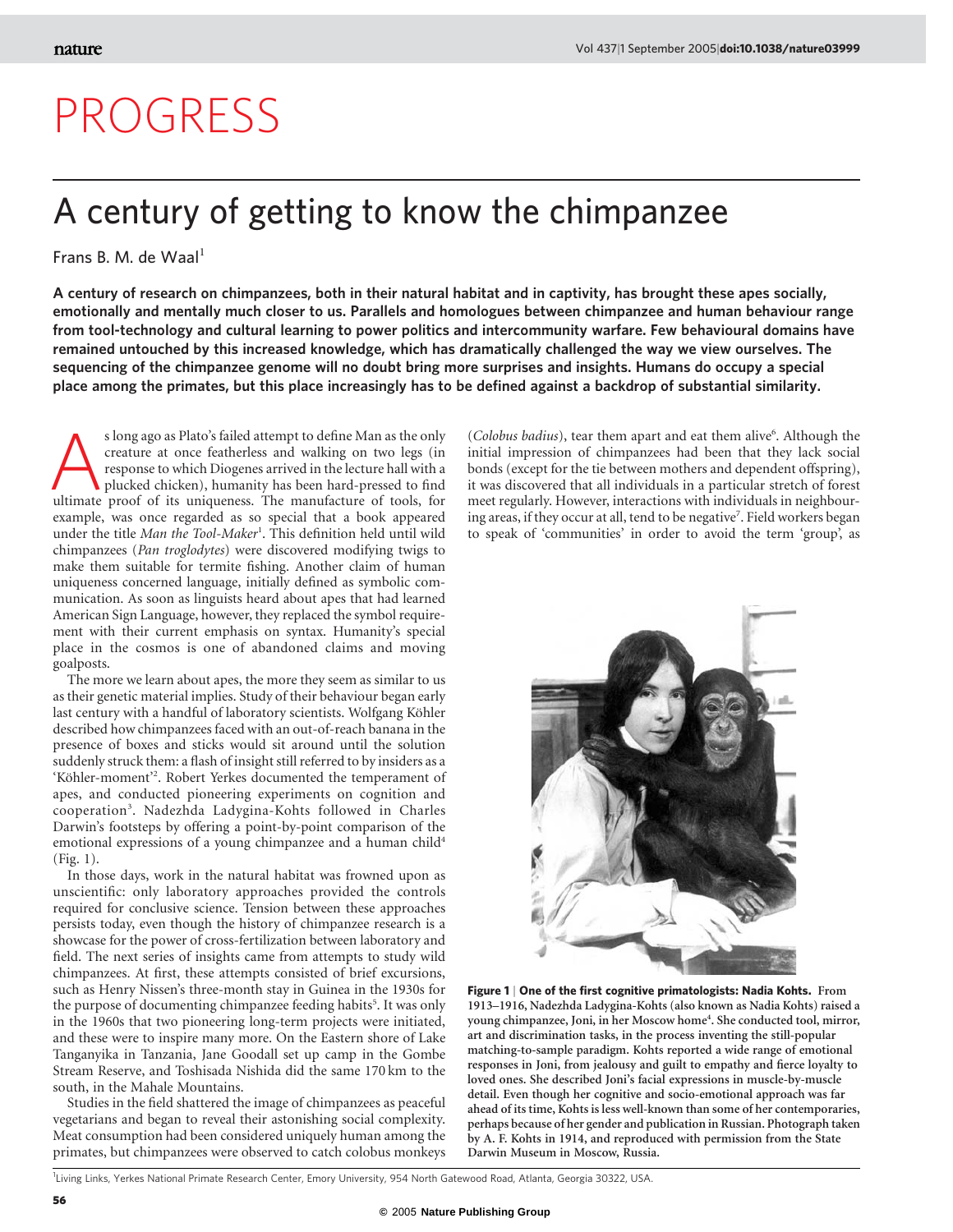

Figure 2 | Chimpanzees invite reconciliation by means of eye contact and hand gestures<sup>19</sup>. This scene occurred ten minutes after a protracted, noisy conflict between two adult males at a zoo. The challenged male (left) fled into the tree. He is now being approached by his opponent, who offers him an open hand. Within seconds, the two males had a physical reunion, kissed and embraced, then climbed to the ground to groom each other. Such peacemaking serves to maintain valuable relationships despite occasional conflict. Photograph by F. B. M. de Waal.

chimpanzees are rarely seen in large aggregations—they split up in ever-changing small 'parties' that travel through the forest, a system known as fission–fusion. Another claim of human uniqueness was abandoned when it was discovered that we are not the only primates to kill our own kind. Reports of lethal fighting between chimpanzee communities over territory<sup>8</sup> profoundly affected the post-war debate about the origins of human aggression.

A second wave of influential chimpanzee studies in captivity in the 1970s placed them cognitively closer to humans than anyone had imagined. Gordon Gallup showed that apes recognize themselves in a mirror, indicating a level of self-awareness that sets humans and apes

apart from all other primates<sup>9</sup>. Emil Menzel conducted experiments in which an ape that knew where an item was hidden was released together with fellow apes that lacked such knowledge, and recorded how they learned from or outwitted one another<sup>10</sup>. This work set the stage for the 'guesser' versus 'knower' paradigm of modern intersubjectivity research on apes and children<sup>11</sup>. At about the same time, one of the world's largest colonies of outdoor-living chimpanzees was established at the Arnhem Zoo in the Netherlands, where I documented machiavellian power politics and conflict resolution capacities<sup>12</sup>.

Since then, field studies have continued to work on elucidating chimpanzee social organization $13$ . Instead of considering the behaviour of this species a unitary phenomenon, there is increasing focus on behavioural and 'cultural' diversity from site to site<sup>14</sup>. This focus must be complemented by attention to genetic diversity, which will no doubt be stimulated by publication of the chimpanzee genome. Below, I will highlight three further areas of interest in chimpanzee behaviour: (1) aggression and conflict resolution, (2) reproductive strategies and (3) cooperation.

#### War and peace

Chimpanzee aggressive behaviour is quite different within and between groups. As with humans, intergroup aggression knows few inhibitions. A small group of chimpanzee males may stealthily enter a neighbouring territory to overwhelm a single enemy male that they viciously beat, bite and leave to die<sup>15,16</sup>. Such attacks have actually been witnessed at a few field sites, whereas at other sites they have been strongly indicated. Initially, skeptics attributed chimpanzee 'warfare' to competition over the food that researchers provided in order to draw the apes out of the forest, but we now also have observations from unprovisioned sites.

Even though intragroup aggression occasionally turns deadly<sup>17,18</sup>, it is far more constrained than intergroup aggression, owing to the adaptive value of group life. Intragroup tensions are actively coped with. After an open conflict, it is not uncommon for combatants to reunite with a kiss and embrace (Fig. 2). Known as reconciliation, this mechanism was discovered in captive chimpanzees<sup>19</sup>, has since been confirmed in the wild<sup>20</sup>, and is in fact widespread in the primate





previous grooming of B by A occurred. The left-hand side of the graph shows the percentage of approaches by A to B that result in sharing by B (A gets from B); the right-hand side shows the same measure for B in obtaining food from A (B gets from A). A's success in obtaining food from B was significantly higher after A had groomed B, whereas B's success in obtaining food from A was unaffected by A's previous grooming, strongly suggesting exchange of food for grooming<sup>32</sup>.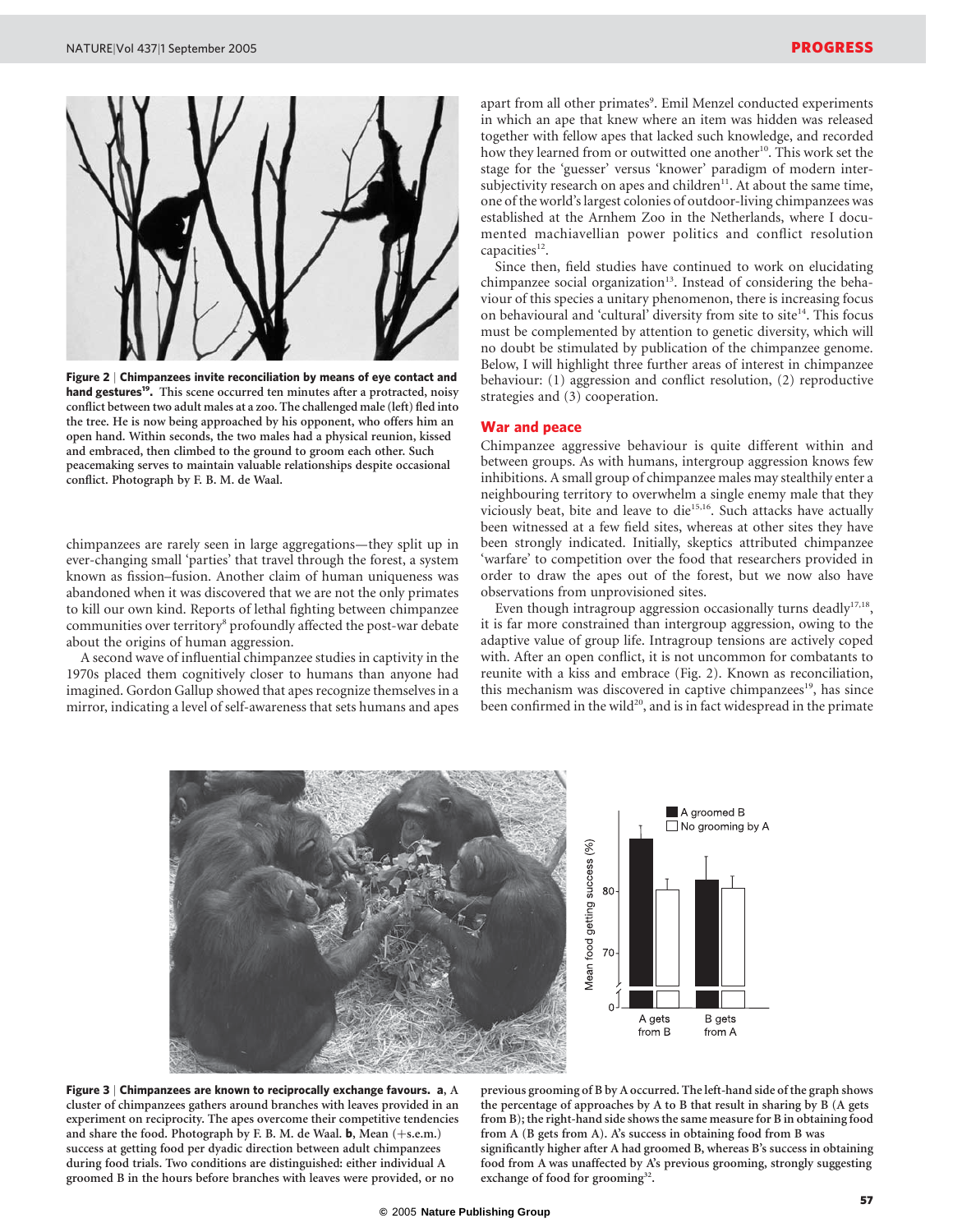order and beyond<sup>21</sup>. The best-supported theory is that reconciliation serves to preserve valuable relationships despite the undermining effects of occasional conflict. Male chimpanzees are the more aggressive sex, but they are also the more conciliatory, which makes sense given that males stand more to lose if relationships deteriorate. They are together more often than females, and cooperate in hunting, intragroup politics and intergroup territoriality.

The deadliest form of intragroup aggression is aimed at young infants. Male infanticide is evolutionarily explained as the elimination of offspring sired by rivals, resulting in a shortened waiting time until a female's next ovulation<sup>22</sup>. This explanation proves problematic in relation to chimpanzees, however, as males sometimes kill infants they may well have fathered themselves<sup>23,24</sup>. Infanticide by females is much rarer, and is thought to relate to food competition between females and their dependent offspring<sup>25</sup>.

#### Sexual competition

Although humans have nuclear families, bonobos (Pan paniscus) and chimpanzees have none—our closest relatives are thoroughly promiscuous. Chimpanzee females mate with many different males, and bonobos have an even wider-ranging sex life, with frequent same-sex partners<sup>26</sup>. Males are hardly involved in care for the young, and in fact often pose a threat (see above). It is thought that females mate with so many males partly to confuse the issue of paternity, thus countering male infanticide by making it hard for any male to exempt his own offspring<sup>22</sup>.

This promiscuous mating system explains the intense sexual rivalry among males as well as the size of their testes. Corrected for body size, chimpanzee testes are about 10 times larger than those of our own species<sup>27</sup>. As females have multiple sex partners, sperm competition is likely: the higher the number of sperm cells per ejaculate, the better a male's chance of fertilization. No hominoid (that is, the primate family that includes humans and apes) apart from humans combines relatively small testes and minor sexual dimorphism. This suggests that human evolution has placed strong curbs on sexual competition, which may have been achieved by making mate choice less open-ended. Pair-bonding associated with male parental care probably traces as far back as Australopithecus<sup>28</sup>.

The analysis of DNA from hair samples or fecal droppings is having a profound effect on our understanding of chimpanzee social structure. Genetic evidence can be used to determine whether male chimpanzees, which stay life-long in their natal community, are more closely related to each other than females, which tend to leave and join a neighbouring community around puberty. DNA data can also be used to determine paternity, so as to better understand what mating strategies actually lead to conception. Apart from confirming that the overwhelming majority of offspring are produced by intragroup fertilizations, thus explaining the observed male rivalry, it is too early to tell what these studies will reveal about chimpanzee social organization<sup>29,30</sup>.

#### Quid pro quo

Chimpanzee society combines high levels of competition and cooperation. Cooperation is typical among kin (for example, mother and offspring) and among adult males, regardless of kinship. In pursuit of high status, young adult males operate mainly on the basis of fighting ability, but often cannot succeed without the support of older males. Like elder statesmen, post-prime males exert influence as alliance partners, without a chance of assuming top status themselves<sup>12,31</sup>.

Political coalitions were recognized early on as part of an elaborate 'marketplace of services' in which chimpanzees trade grooming, sex, food and support<sup>12</sup>. The rules of reciprocity governing social exchange are only beginning to be understood, but evidence is accumulating that chimpanzees repay both positive acts (for example, sharing food preferentially with previous grooming

partners $32$ ; see Fig. 3) and negative acts (for example, squaring accounts with those who previously opposed them)<sup>33</sup>. These tendencies are known in humans as 'gratitude' and 'retribution', respectively.

Perhaps the highest levels of cooperation and reciprocity have been observed during hunting. The chimpanzee diet includes substantial amounts of vertebrate meat<sup>34</sup>. The hunt of colobus monkeys in some locations is so difficult that hunting skills take years to develop, and pursuing males are said to adopt a role division (that is, adopting roles of driver, blocker and ambusher). As in humans, the oldest males tend to take on the most difficult hunting tasks<sup>35</sup>. The division of meat is a process of begging and sharing in which power, sex, and quid pro quo seem to meet in ways that are not yet fully understood. In one wild community, an alpha male with a tenure of more than a decade was described as having a 'bribery' system: he selectively shared prized meat with those that supported him or those from which support proved useful in the future<sup>36</sup>. To unravel these and other complexities is a daunting task for the relatively small number of devoted scientists who continue to work on chimpanzee behaviour in both captivity and the wild.

- Oakley, K. Man the Tool-Maker (Univ. of Chicago Press, Chicago, 1957).
- 2. Köhler, W. Mentality of Apes (Routledge & Kegan, London, 1925)
- 3. Yerkes, R. M. Chimpanzees: A Laboratory Colony (Yale Univ. Press, New Haven, 1943).
- 4. Ladygina-Kohts, N. N. in Infant Chimpanzee and Human Child: A Classic 1935 Comparative Study of Ape Emotions and Intelligence (ed. de Waal, F. B. M.) (Oxford Univ. Press, Oxford, 2001).
- 5. Nissen, H. A field study of the chimpanzee. Comp. Psychol. Monogr. 8, 1-122 (1931).
- 6. Goodall, J. in Primate Behavior: Field Studies of Monkeys and Apes (ed. DeVore, I.) 425–-473 (Holt, Rinehart & Winston, New York, 1965).
- 7. Nishida, T. The social group of wild chimpanzees in the Mahali Mountains. Primates 9, 167-224 (1968).
- 8. Goodall, J. et al. in The Great Apes (eds Hamburg, D. A. & McCown, E. R.) 13-53 (Benjamin/Cummings, Menlo Park, California, 1979).
- Gallup, G. G. Jr. Chimpanzees: Self-recognition. Science 167, 86-87 (1970). 10. Menzel, E. W. in Behavior of Non-human Primates Vol. 5 (eds Schrier, A. M. &
- Stollnitz, F.) 83-153 (Academic, New York, 1974). 11. Hauser, M. Our chimpanzee mind. Nature doi:10.10.38/nature03917 (this
- issue).
- 12. de Waal, F. B. M. Chimpanzee Politics: Power and Sex Among Apes (Jonathan Cape, London, 1982).
- Mitani, J. C., Watts, D. P. & Muller, M. Recent developments in the study of wild chimpanzee behaviour. Evol. Anthropol. 11, 9-25 (2002).
- 14. Whiten, A. The second inheritance system of chimpanzees and humans. Nature doi:10.1038/nature04023 (this issue).
- 15. Goodall, J. The Chimpanzees of Gombe (Harvard Univ. Press, Cambridge, 1986). 16. Wilson, M. L. & Wrangham, R. W. Intergroup relations in chimpanzees. Annu.
- Rev. Anthropol. 32, 363-392 (2003). 17. de Waal, F. B. M. The brutal elimination of a rival among captive male
- chimpanzees. Ethol. Sociobiol. 7, 237-251 (1986).
- 18. Watts, D. P. Intracommunity coalitionary killing of an adult male chimpanzee at Ngogo, Kibale National Park, Uganda. Int. J. Primatol. 25, 507-521 (2004).
- 19. de Waal, F. B. M. & van Roosmalen, A. Reconciliation and consolation among chimpanzees. Behav. Ecol. Sociobiol. 5, 55-66 (1979).
- 20. Wittig, R. M. & Boesch, C. "Decision-making" in conflicts of wild chimpanzees (Pan troglodytes): An extension of the Relational Model. Behav. Ecol. Sociobiol. 54, 491-504 (2003).
- 21. Aureli, F. & de Waal, F. B. M. Natural Conflict Resolution (Univ. California Press, Berkeley, 2000).
- 22. Hrdy, S. B. Infanticide among animals: A review, classification, and examination of the implications for the reproductive strategies of females. Ethol. Sociobiol. 1, 13–-40 (1979).
- 23. Hiraiwa-Hasegawa, M. & Hasegawa, T. in Infanticide and Parental Care (eds Parmigiani, S. & vom Saal, F. S.) 137-154 (Harwood Academy, London, 1994).
- 24. Arcadi, A. & Wrangham, R. Infanticide in chimpanzees: Review of cases and a new within-group observation from the Kanyawara study group in Kibale National Park. Primates 40, 337-351 (1999).
- 25. Pusey, A. E., Williams, J. & Goodall, J. The influence of dominance rank on the reproductive success of female chimpanzees. Science 277, 828-831 (1997).
- 26. de Waal, F. B. M. Tension regulation and nonreproductive functions of sex among captive bonobos. Nat. Geogr. Res. 3, 318-335 (1987).
- 27. Harcourt, A. H., Harvey, P. H., Larson, S. G. & Short, R. V. Testis weight, body weight and breeding system in primates. Nature 293, 55-57 (1981).
- 28. Reno, P. L., Meindl, R. S., McCollum, M. A. & Lovejoy, C. O. Sexual dimporphism in Australopithecus afarensis was similar to that of modern humans. Proc. Natl Acad. Sci. USA 100, 9404-9409 (2003).